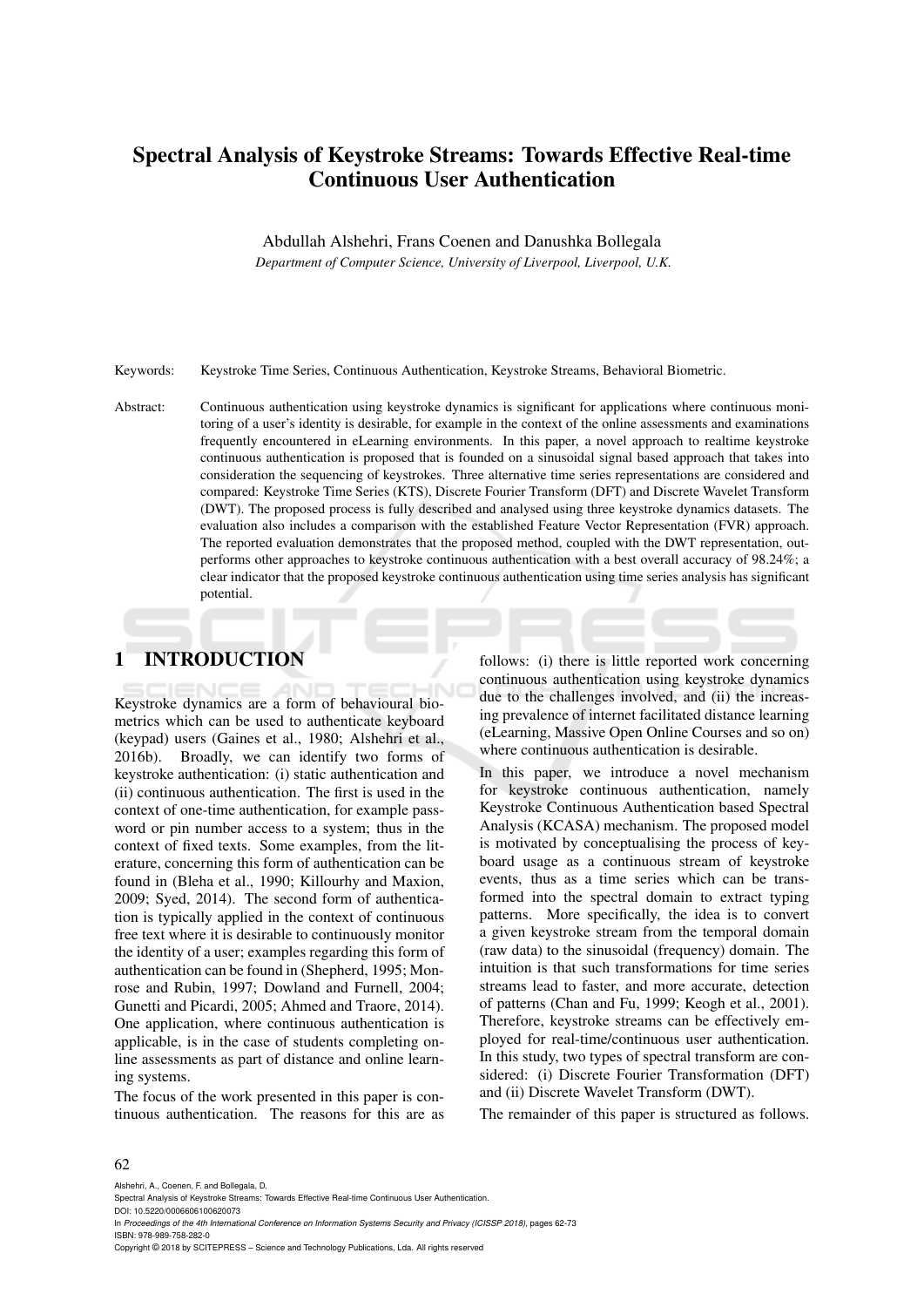In Section 2 a problem statement is provided together with a discussion of current issues with respect to keystroke continuous authentication. This is followed. in Section 3, with some definitions and preliminaries concerning the proposed model. Section 4 then discusses the proposed process for finding the similarity between keystroke sinusoidal signals, while Section 5 presents the proposed KCASA model. The evaluation of the proposed approach is given in Section 6. Finally, the paper is concluded with a summary of the main findings, and some recommendations for further work, in Section 7.

### 2 PREVIOUS WORK

The fundamental approach of using keystroke dynamics for user authentication is founded on two keystroke timing features: (i) key hold time (*KH<sup>t</sup>* ), the elapsed time between a key press and a key release; and (ii) flight time  $(F<sup>t</sup>)$ , the time between *n* consecutive key presses (releases), also sometimes referred to as flight time latency or simply latency (Obaidat and Sadoun, 1997). Both can be indexed using either a temporal or a consecutive numeric reference. Whatever the case, both flight time and hold time can be used to construct a distinctive typing profile associated with individual users (Gaines et al., 1980). These profiles are typically encapsulated using a feature vector representation of some form. In other words, typing profiles are frequently constructed using vectors of statistical values, such as the average and standard deviation of hold times, or the digraph flight time latency of selected frequently occurring digraphs. Authentication is then conducted by comparing the similarity between stored feature vectors represented typing (reference) profiles, which are known to belong to a specific user, and a previously unseen profile that is claimed to belong to a particular user. Although there has been only limited reported work directed at keystroke continuous authentication, what reported work there has been has used a feature vector representation; this has met with some success.

However, there are some limitations regarding the utilisation of the feature vector representation in the context of keystroke continuous authentication. One of the main limitations is the size of the required feature vectors; a significant number of digraphs and/or trigraphs has to be considered which is infeasible in the context of real-time continuous authentication. In (Monrose and Rubin, 1997) the feature vectors were composed of the flight time means of all digraphs in the training dataset. The continuous authentication was then conducted by repeatedly generating "test"

feature vectors for a given user, one every minute, and comparing with stored reference profiles. If a statistically similar match was found, then this was considered to be an indication of user authentication. Although the typing profile was composed of all digraph features, the overall reported accuracy was a dsappoiting 23%. Similarly, in (Dowland and Furnell, 2004) the mean and Standard Deviation (SD) of the flight times for all digraphs and trigraphs in the training dataset were used. Some 6,390 digraphs were needed to make up a sufficient typing profile.

Some researchers have attempted to use an abstraction of typing features to decrease the size of the feature vectors. In (Gunetti and Picardi, 2005) the flight time, for frequent *n*-graphs, was used, although the approach was applied in the context of user identification (as opposed to user authentication). Thus, given a previously unseen sample, the shared *n*-graphs in the sample and the stored *n*-graphs were identified and collected in separate arrays. The elements in the arrays were then ordered according to flight time and the difference between the arrays computed by considering the orderings of the elements; a measure referred to as the *degree of disorder* was used (an idea motivated by Spearman's rank correlation coefficient (Zar, 1972)). Identifying a new sample required comparison with all stored sample (reference) profiles, a computationally expensive process. In the reported evaluation, 600 reference profiles were considered (generated from 40 users, each with 15 samples); the time taken for a single match was 140 seconds (using a Pentium IV, 2.5 GHz). However, construction typing profile using the average flight time of only shared *n*-graphs contained in the training data might not be representative of the *n*-graphs in the samples to be authenticated. This can, in turn, affect the authentication accuracy, especially in the context of real-time continuous authentication where typing patterns are extracted from free text; a substantial number of *n*-graphs are required. Furthermore, it can be observed from the study presented in (Gunetti and Picardi, 2005) that the authentication of one sample relies on all other samples in the training data. This can also lead to an efficiency issue in the context of continuous authentication.

In (Ahmed and Traore, 2014) an Artificial Neural Network classifier was used to build a prediction model to overcome the limitation of the work presented in (Gunetti and Picardi, 2005). Key-down time was used together with average digraph and monograph flight times to predict missing digraphs based on the limited information in the training data; thus, there was no need to involve a great number of keystroke features while constructing the typing pro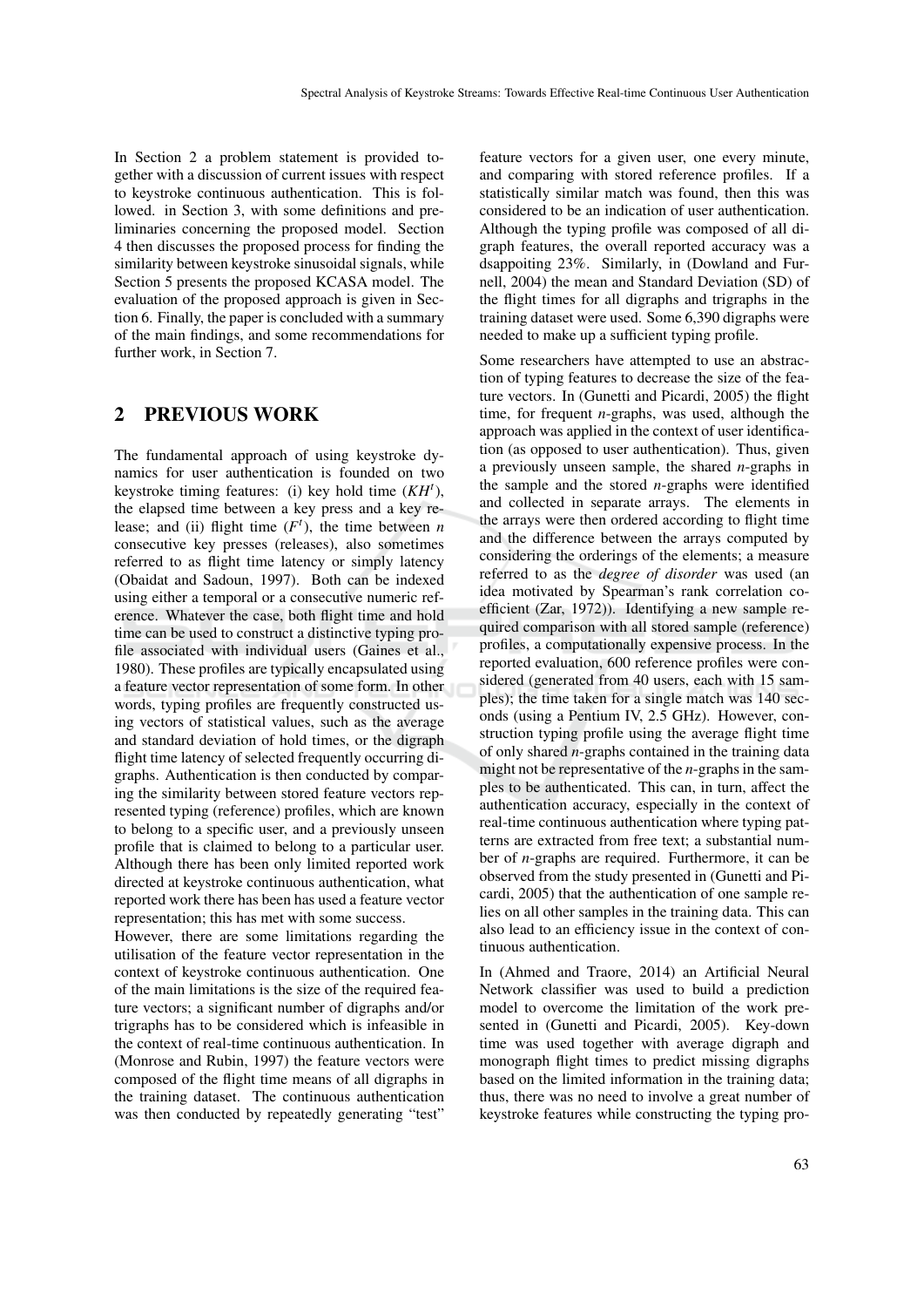file. This mechanism worked reasonably well in the context of static authentication in a controlled setting; typing of the same text using the same keyboard layout in an allocated environment. Thus how this would work in the context of continuous authentication remains an open question. A more general criticism of the feature vector approach is that the feature vector values are either typing pattern abstractions (for example average hold times) or only represent a subset of the data (for example only frequently occurring digraphs).

It is proposed in this paper that the established feature vector representation may not be ideally suited to keystroke continuous authentication. It is argued that by representing keystroke dynamics as time series, and transforming these series to the frequency domain, can lead to a better intepretation of typing patterns with respect to real-time continuous authentication. To the best knowledge of the authors, no prior work in the literature has considered the concept of the sinusoidal representation of keystroke dynamics in the context of continuous keyboard authentication. However, it should be noted that in (Alshehri et al., 2016b) the authors first proposed the idea of keyboard based user authentication using time series, but with respect to static text. In (Alshehri et al., 2016a) it was suggested that this could also be applied in the context of continuous text, although only hold time was considered. This paper presents a much more sophisticated implementation of the approach, encompassing: (i) the concept of transforming keystroke time series into the sinusoidal (frequency) domain, (ii) utilsing additional keystroke timing features to enhance authentication effectiveness, (iii) usage of a transformed sinusoidal sliding windows to achieve authentication, (iv) a data cleaning process for keystroke dynamic to be applied prior to any authentication being carried out and (iv) a dynamic method for bespoke similarity thresholds applicable to individual users.

## 3 REPRESENTING KEYSTROKE DYNAMICS AS TIME SERIES

As already noted, the process of typing produces a Keystroke time series  $K_{ts} = \{e_1, e_2, \dots, e_n\}$  where *e<sub>n</sub>* is an independent data event, and  $n \in \mathbb{N}$  is the length of the time series. Each data event *e<sup>i</sup>* represents a tuple of the form  $\langle t_i, k_i \rangle$  where: (i)  $t_i$  is a temporal index of some form, and (ii)  $k_i$  denotes some associated attribute (feature) value. Thus,  $K_{ts}$  =  $\{\langle t_1, k_1 \rangle, \langle t_2, k_2 \rangle, \ldots, \langle t_i, k_i \rangle\}$ . Such a time series can be viewed as a 2D plot with *t* along the x-axis and attribute value *k* along the y-axis (Figure 1). With re-

spect to the work presented in this paper, the value for  $t_i$  is set to be a sequential ID number (sequence of key presses), whilst  $k$  records either flight time  $(F<sup>t</sup>)$ or hold time  $(KH<sup>t</sup>)$ . Note also that in this paper only the univariate time series representation is considered, that is, in the evaluation section, we consider  $F<sup>t</sup>$  and *KH<sup>t</sup>* as independently and compare their effectiveness in the context of the proposed model. Figure 1 shows four pairs of  $K$ <sup>ts</sup> sequences, each featuring  $n = 300$ keystrokes, using  $F^t$  as the keyboard dynamic. The figure shows four (random) subjects selected from the datasets used for evaluation purposes as reported on in Section 6. Inspection of the figure clearly indicates that individual subjects poses distinct keystroke patterns and that these patterns can consequently be used to generate distinct typing profiles.

The generated keystroke time series can be used directly as described in (Alshehri et al., 2016b). However, as already noted, the usage of such "raw" time series is expensive in terms of efficiency and storage capacity (Agrawal et al., 1993). Thus the idea presented in this paper is to use some forms of transformation of the time series; it is conjectured that this will yield accurate results more efficiently. Two transformations are considered: the Discrete Fourier Transform (DFT) and the Discrete Wavelet Transform (DWT). Each is discussed in further detail in the following two sub-sections.

#### 3.1 The Discrete Fourier Transform

The Discrete Fourier Transform (DFT) has been widely adopted with respect to time series data of all kinds (see for example (Agrawal et al., 1993; Vlachos et al., 2004)). In this paper, DFT has been used to transform keystroke time series data from the temporal domain to the frequency domain. The idea is that this will then allow comparisons of keystroke times series in a more efficient manner (than if the transformation had not been conducted) without losing any salient information. The compression is conducted by representing the keystroke stream as a linear combination of sinusoidal coefficients. Similarity between the transformed coefficients for any pair of corresponding signals can then be computed for authentication purposes.

Given a keystroke time series  $K_{ts} = \{e_1, e_2, \dots, e_n\},\$ where  $k_i \in e_n$  is either a  $F^t$  or a  $KH^t$  value, and *n* is the length of the keystroke time series. The DFT transform compresses  $K_{ts}$  into a linear set of sinusoidal functions with amplitudes *p*, *q* and phase *w*:

$$
K_{ts} = \sum_{i=1}^{N} (p_i Cos(2\pi w_k F_i^t) + q_i Sin(2\pi w_i F_i^t))
$$
 (1)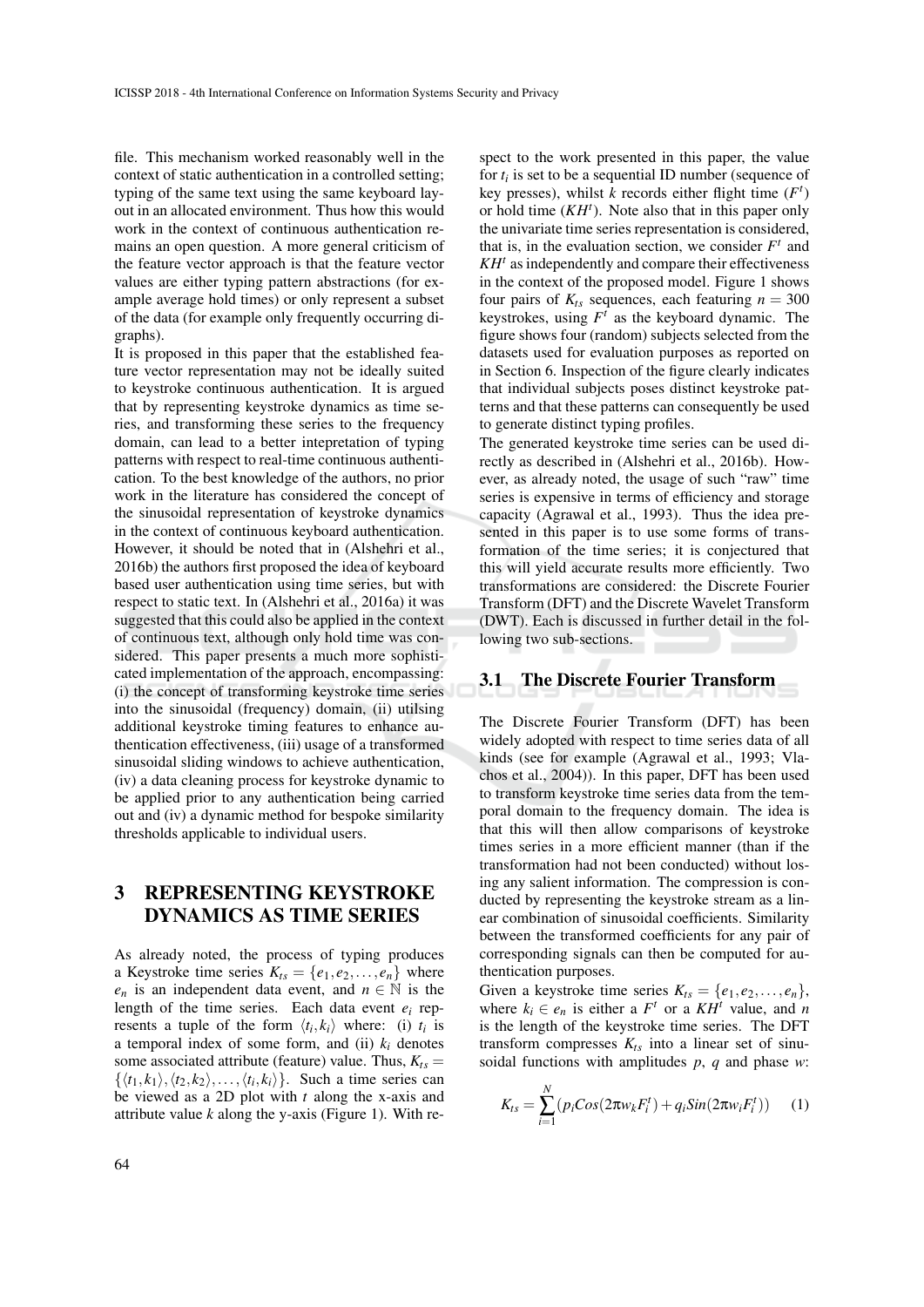

Figure 1: Keyboard time series examples ( $n = 300$ ) for four subjects, two examples per subject, writing unspecified free text.

The time complexity for transforming (each)  $K_{ts}$  time series is  $O(n \log n)$  using the radix 2 DFT algorithm (Janacek et al., 2005; Cooley and Tukey, 1965).

Using the DFT transform, the obtained  $K_{ts}$  is composed of a new magnitude (the amplitude of the discrete coefficients) and phase spectral shape in which the similarity can be computed between pairs of transformed  $K$ <sub>ts</sub>. Similarity measurement will be discussed in further detail in Section 4. Further detail concerning the DFT can be found in(Harris, 1978).

#### 3.2 The Discrete Wavelet Transform

The Discrete Wavelet Transform (DWT) is an alternative form of time series representation that considers the time span over which different frequencies are present in a time series. DWT is sometimes claimed to provide a better transformation than DFT in that it retains more information (Chan and Fu, 1999). DWT can be applied to time series according to different scales, orthogonal (Haar, 1910) and nonorthogonal (Gabor, 1946). In this paper, an orthogonal scale is used for the DWT, more specifically the well known Haar transform was adopted (Haar, 1910) as described in (Chan and Fu, 1999). Fundamentally, a Haar wavelet is simply a sequence of functions which together form a wavelet comprised of a series of square shapes. The Haar transform is considered to be the simplest form of DWT; however, it has been shown to offer advantages with respect to time series analysis where the time series feature sudden changes. The transformation is usually described in terms of Equation 2 where, in the context of this paper, *x* is some keystroke dynamic.

$$
\phi(x) = \begin{cases}\n1 & \text{if } 0 < t < \frac{1}{2} \\
-1 & \text{if } \frac{1}{2} < t < 1 \\
0 & \text{otherwise}\n\end{cases}
$$
\n(2)

The time complexity for transforming (each)  $K_{ts}$  time series, using the Haar transform is  $O(n)$ . Further detail concerning the Haar DWT transform can be found in (Edwards, 1991) and (Burrus et al., 1997).

### 4 SIMILARITY MEASUREMENT

Comparison of the transformed keystroke time series, for the purpose of continuous authentication, requires some kind of similarity measure. Given two keystroke time series,  $S_1$  and  $S_2$ , of the same length, the simplest manner in which this can be achieved is to compare the sum or average of the Euclidean distances between all pairs of corresponding points in  $S_1$  and  $S_2$ . The smaller the sum (average) the more similar the two time series are; If the sum (average) is 0 then *S*<sup>1</sup> and  $S<sub>2</sub>$  are identical. However, this simple approach does not take into account "offsets" (phase shifts and amplitude differences) that might exist in the time series. For the proposed KCASA model, detailed in the following section, Dynamic Time Warping (DTW) was therefore adopted. The advantage offered is that DTW takes into consideration phase shifts between pairs of signals whereas Euclidean distance does not (Ye and Keogh, 2009).

In more detail, the operation of DTW can best be described by considering two (transformed) keystroke time series  $S_1 = \{a_1, a_2, ..., a_i, ..., a_x\}$  and  $S_2 =$  $\{b_1, b_2, \ldots, b_j, \ldots, b_y\}$ , where *x* and *y* are the lengths of the two series respectively, and  $(a_i \text{ and } b_j)$  are DFT or DWT coefficients. A matrix *M* of size *x*−1×*y*−1 is then constructed whereby the value held at each cell  $m_{ij} \in M$  is the distance from point  $a_i \in S_1$  to point  $b_j \in S_2$ :

$$
m_{ij} = \sqrt{(a_i - b_j)^2} \tag{3}
$$

The matrix *M* is used to determine a minimum *warping distance* (*wd*), which is then used as a similarity measure. A *wd* is the accumulated sum of the values associated with a *Warping Path* (*WP*) from cell  $m_{0,0}$  to cell  $m_{x-1,y-1}$ . A warping path is a sequence of cell locations,  $WP = \{w_1, w_2, \ldots, w_i\}$ , such that given  $w_k = m_{i,j}$  the follow on location is either  $m_{i+1,j}$ ,  $m_{i,i+1}$  or  $m_{i+1,i+1}$ . The *wd* associated with a particular *WP* is then the sum of the values held at the locations in *WP*: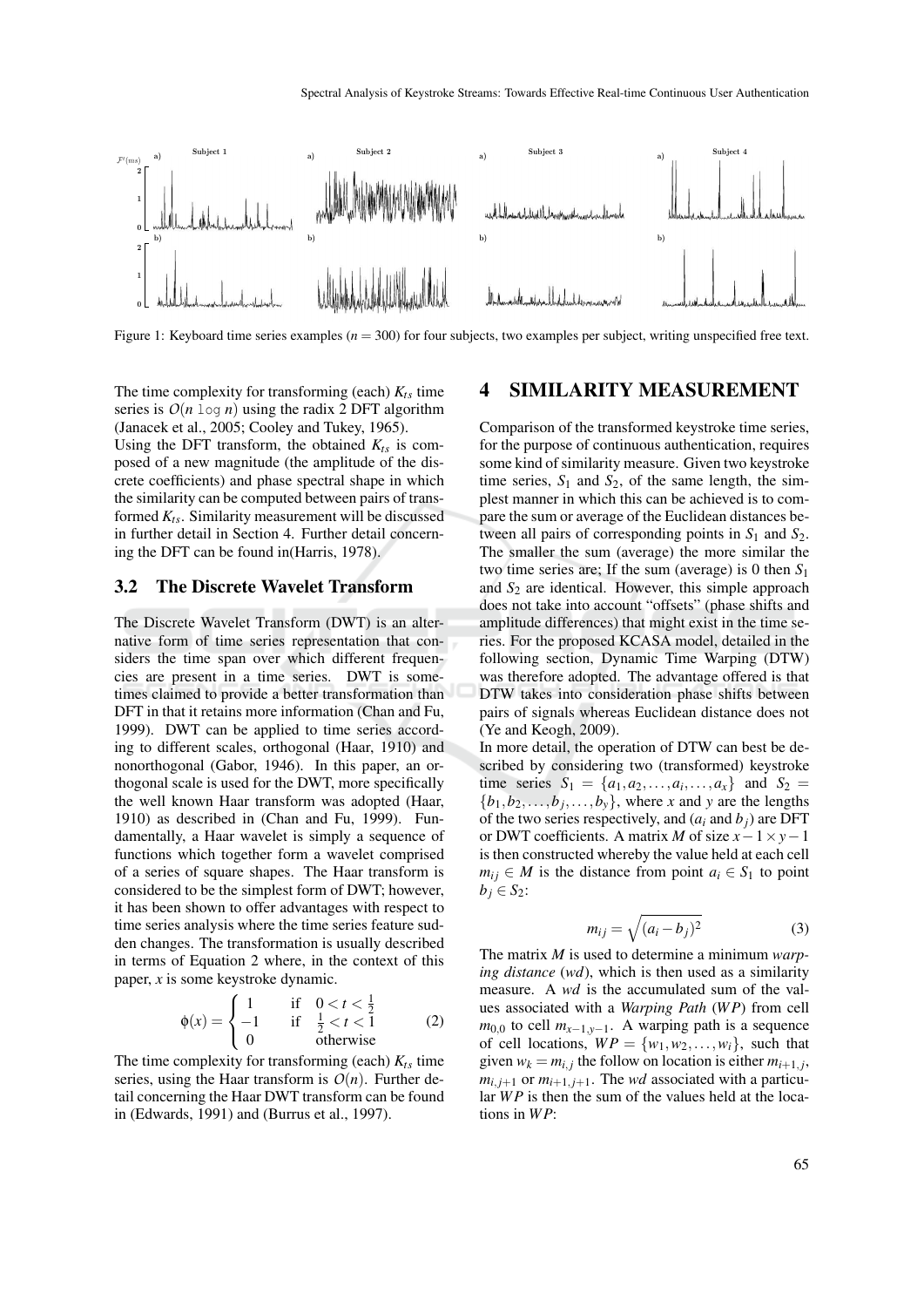

Top

Figure 2: Warping Path (*WP*) examples. Top: *WP*s obtained from comparing two keystroke sinusoidal signals from the same subject typing different texts, (a) DFT and (b) DWT. Bottom *WP*s obtained from comparing two keystroke sinusoidal signals from two different subjects writing different texts, (c) DFT and (d) DWT. **JBLICATIONS** 

$$
wd = \sum_{i=1}^{|WP|} w_i \in WP \tag{4}
$$

To arrive at a minimum *wp*, for each location the following location is chosen so as to minimise the accumulated *wd*. The"best" warping path is thus that which serves to minimise the distance from  $m_{0,0}$  to  $m_{x-1,y-1}$ . The minimum *wd* for a pair of time series can therefore be interpreted as an indicator of the similarity between the two time series. Note that if  $wd = 0$  the two keystroke time series in question will be identical.

To further illustrate the concept of DTW, Figure 2 presents four *WP*s, resulting from application of the DTW process. Figures 2(a) and 2(b) show *WP*s obtained when DTW was applied to keystroke sinusoidal signals for the same subject writing different unknown texts; Figure 2(a) using DFT and 2(b) using DWT. In contrast, Figures 2(c) and 2(d) show the *WP*s obtained when comparing keystroke sinusoidal signals associated with two different subjects, writing different texts; Figure 2(c) using DFT and 2(d) using DWT.

# 5 KEYSTROKE CONTINUOUS AUTHENTICATION BASED SPECTRAL ANALYSIS (KCASA) OPERATION

The proposed KCASA model operates using a windowing approach, continuously sampling keystroke stream subsequences  $K_w \subset K_{ts}$ . The window size *w* is predefined by the user. Thus  $K_w = \{e_i, e_{i+1}, \ldots, e_w\}$ where *i* is a "start" time stamp. The keystroke stream subsequences can be made up of either flight time  $(F<sup>t</sup>)$ or hold time  $(KH<sup>t</sup>)$  values and can be processed simply as a straight forward time series, the Keystroke Time Series (KTS) representation. Alternatively, as proposed in this paper, the time series can be transformed, using the DFT or DWT representation as described above. In the evaluation presented later in this paper, the effectiveness of the DFT and DWT representations is compared with the operation of the straight-forward KTS representation.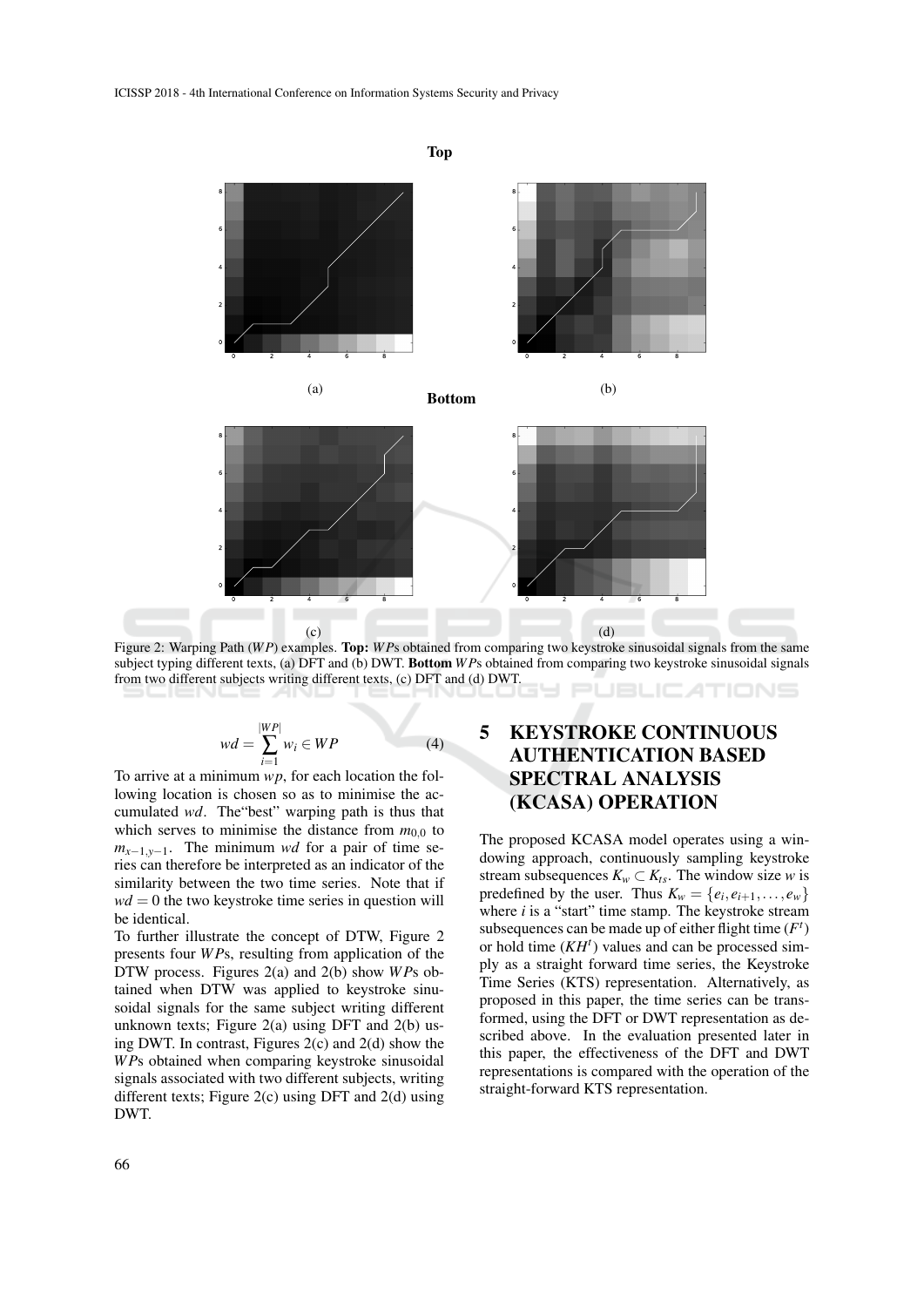#### 5.1 User Profile Calculation

A user profile  $U_p$  is a set of *m* non-overlapping keystroke streams (windows), or simply keystroke sinusoidal windows,  $\mathcal{U}_p = \{W_1, W_2, \dots, W_m\}$ , where each window *W* has a length of  $\omega$ . Note that  $|\mathcal{U}_p|$ needs to be substantially greater than the window length ω, so that a number of subsequences (windows) can be extracted. Note also that the generated windows are prepared for the next transformation using DFT and DWT.

The value of  $\omega$  is user defined. For the experiments reported on later in this paper, a range of  $\omega$  values was considered from 25 to 150 key presses increasing in steps of 25, that is  $\omega = \{25, 50, 75, 100, 125, 150\}$ . By doing so, we can examine the effect of  $\omega$  on performance in terms of accuracy. It was anticipated that a small window size would provide efficiency gains; desirable in the context of real-time continuous authentication.

The set  $\mathcal{U}_p$  is also used to generate a bespoke  $\sigma$ threshold value. This is calculated by comparing all subsequences in  $\mathcal{U}_p$  using DTW, and obtaining an average warping distance  $\overline{wd}$  which is used as the value for σ:

$$
\sigma = \bar{wd} = \frac{1}{|\mathcal{U}_p|} \sum_{i=2}^{|\mathcal{U}_p|} DTW(W_{i-1}, W_i)
$$
 (5)

It has been shown that averaging the warping distances associated with a set of time series can lead to effective and more accurate classification of streaming data than if only one warping distance is considered (Niennattrakul and Ratanamahatana, 2009).

## 5.2 Subsequence Preprocessing and Noise Reduction

Prior to the commencement of the KCASA authentication process each newly collated keystroke time series must be "cleaned". The issue here is that  $F^t$ values can be substantial, for example when there is pause in the typing process. A limit is therefore placed on  $F<sup>t</sup>$  values using a maximum flight time threshold value  $\varphi$ . Given a  $F^t$  value in excess of ϕ, the value will be reduced to ϕ. For the evaluation presented later in this paper, a range of values for  $\varphi$  were considered, from 0.750 to 2.00 seconds incrementing in steps of 0.25 seconds, thus:  $\varphi = \{0.75, 1.00, 1.25, 1.50, 1.75, 2.00\}.$ 

With respect to key hold time *KH<sup>t</sup>* , the time whereby a key is held down is normally no longer than 1 second. Inspection of the datasets used for evaluation purposes with respect to the study presented in this paper indicated that the highest recorded value of *KH<sup>t</sup>* was 0.95 seconds. Consequently, it was felt that no maximum hold time threshold was required.

#### 5.3 The KCASA Algorithm

The pseudo code for KCASA process is presented in Algorithm 1. As noted earlier in this paper, the principle idea is that, as typing proceeds, nonoverlapping keystroke sub-series are collected, each of (window) length  $\omega$ , and compared to previously obtained keystroke sub-series. On start up, an initial requirement is to confirm that the user is who they say they are by comparing the first collected subseries with the user profile  $U_p$  as described in Subsection 5.1. As the session proceeds, continuous authentication is undertaken by comparing the most recent sub-series *W<sup>i</sup>* with the previously collected subseries  $W_{i-1}$ . Algorithm 1 takes the following inputs: (i) window size  $\omega$ , (ii) a similarity threshold  $\sigma$  (derived as described above in Sub-Section 5.1) and (iii) a  $\varphi$  threshold for  $F^t$ . The process operates continuously in a loop until the typing session is terminated (the user completes the assessment, times out or logsout) (lines 4-6). Values for *k* are recorded as soon as the typing session starts (line 7). Note that in the case of flight time the value will be checked, and if necessary replaced, according to  $\varphi$  (lines 8 to 10). The *k* value is then appended to the keystroke stream *Kts*. The *counter* is monitored, and sub-sequences are extracted whenever ω keystrokes have been obtained. The first collected sub-series ( $W_1 \in \mathcal{K}_{\mathcal{S}}$ ) is the startup time series; each subsequent sub-series *W<sup>i</sup>* is then compared, using DTW, with the previous  $W_{i-1}$ sub-series.

### 6 EVALUATION

A series of experiments were conducted to evaluate the proposed KCASA mechanism so as to determine how well it performed in terms of the detection of impersonators. Comparisons were also undertaken with respect to a Feature Vector Representation (FVR), the established approach from the literature for keystroke continuous authentication. The metrics used for the evaluation were: (i) Authentication accuracy (Acc.), (ii) the False Acceptance Rate (FAR) and (iii) the False Rejection Rate (FRR). Note that FAR and FRR are the traditional metrics used to measure the performance of Biometric systems (Polemi, 1997). In more detail, the objectives of the evaluation were:

1. Authentication Performance using the KCASA Model: To compare the effectiveness of DFT and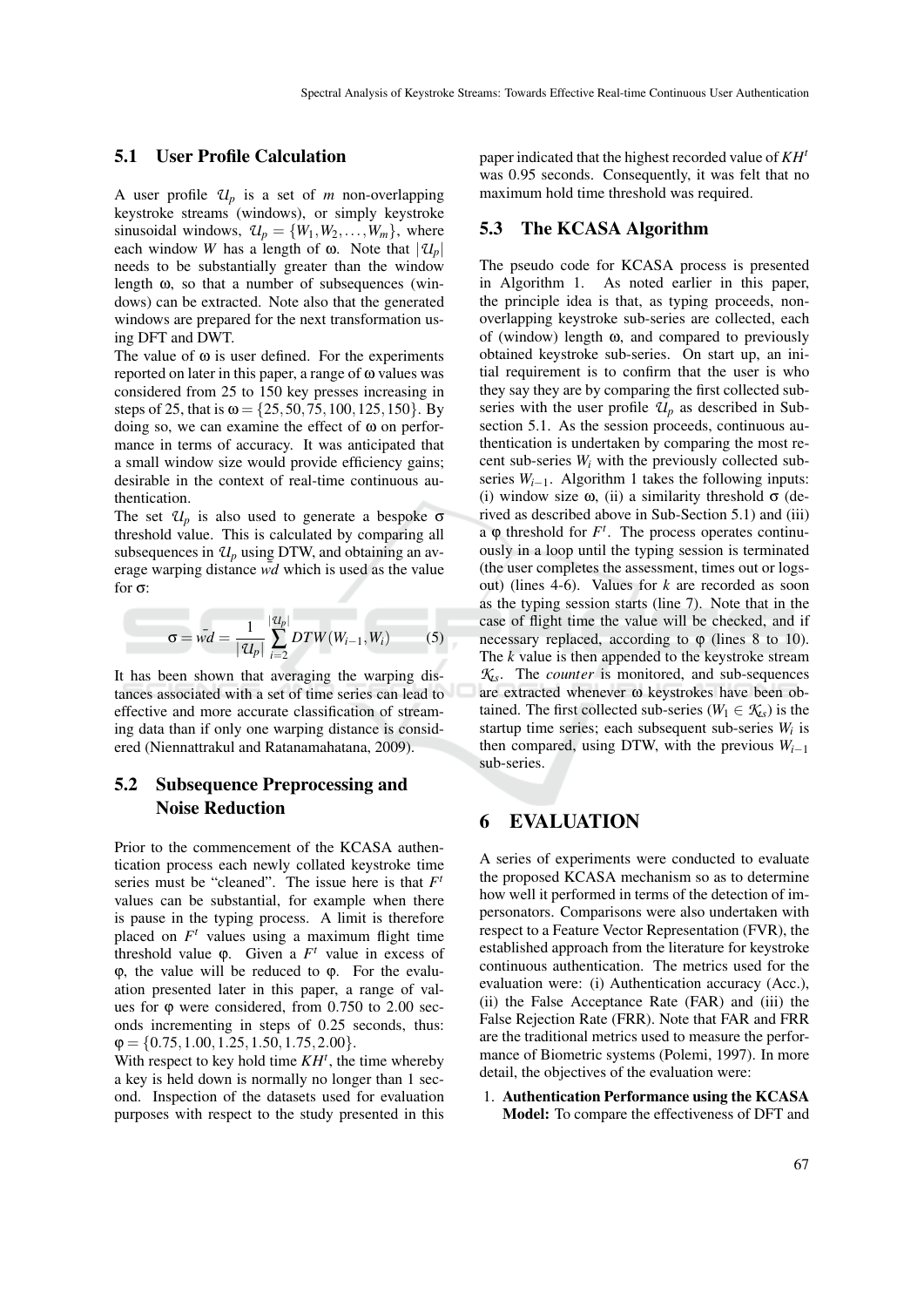| Dataset $\parallel$ # Sub. |    | Env. | Lang.   |            | Features   Avg. size | <b>SD</b> |
|----------------------------|----|------|---------|------------|----------------------|-----------|
| <b>ACB</b>                 | 30 | Free | English | $F^t.KH^t$ | 4625                 | 1207      |
| GP                         | 31 | Free | Italian | Γl         | 7157                 | 1095      |
| VHHS                       | 39 | Lab  | English | $F^t.KH^t$ | 4853                 | 1021      |

Table 1: Summary of datasets.

Algorithm 1: KCASA algorithm.

Input: ω, σ, ϕ.

```
Output: Continuous authentication reporting
 1: counter = 02: K_{\text{Ls}} = \emptyset3: loop
 4: if termination signal received then
 5: break
 6: end if
 7: k = \text{keystroke feature (e.g. } F^t \text{ or } KH^t)8: if Flight time \& k > \phi then
9: k = \varphi \triangleright Noise reduction.<br>10: end if
         end if
11: \mathcal{K}_s = \mathcal{K}_s \cup \langle counter, k \rangle<br>12: counter + +
         counter++13: if REM(counter/\omega) == 0 then
14: W_i = \text{sub-series} \{ \mathcal{K}_{ts_{counter}} \ldots \mathcal{K}_{ts_{counter}} \}15: if counter = \omega then \triangleright Start up situation
16: Transform(W) \triangleright Transform W to
                                           (DFT)/(DWT)
17: Start up: authenticate W_i w.r.t U_p and
                                             σ, and report
18: else
19: Authenticate W<sub>i</sub> w.r.t. W<sub>i−1</sub> and \sigma, and
                                                     report
20: end if
21: end if
22: end loop
```
DWT in the context of the proposed KCASA approach, and the usage of the simple KTS representation (as proposed in (Alshehri et al., 2016b)), in terms of accuracy, FAR and FRR.

- 2. Effect on Authentication Performance using Different Parameters: To determine the effect of using different values for  $\omega$  (the sampling window size) and  $\varphi$  (the maximum flight time threshold value).
- 3. Efficiency: to compare the run time efficiency of KCASA in the context of the three representations considered (DFT, DWT and KTS).
- 4. Comparison with Feature Vector Approach: To compare the operation of KCASA with the established feature vector based approach for keystroke continuous authentication.

Note that the evaluation was conducted using flight time and hold time so as to also analyse which feature yielded the better results.

The rest of this section is organised as follows. The datasets used for the evaluation are introduced in Subsection 6.1. The results with respect to the first evaluation objective are considered in Sub-section 6.2, while those with respect to the second objective are considered in Sub-section 6.3. Efficiency is considered in Sub-section 6.4; and the comparison with the feature vector based approach in Sub-section 6.5.

#### 6.1 Datasets

Three datasets were used with respect to the reported experiments taken from (Gunetti and Picardi, 2005), (Vural et al., 2014), and (Alshehri et al., 2016b). For ease of presentation the three data sets are identified using acronyms made up of the authors' surnames: GP (Gunetti and Picardi, 2005), VHHS (Vural et al., 2014) and ACB (Alshehri et al., 2016b).

The GP dataset was used with respect to the work reported on in (Gunetti and Picardi, 2005). The publicly available version of this dataset comprised 31 subjects typing free text in Italian (that used in (Gunetti and Picardi, 2005) comprised 40 subjects, however, the text associated with nine of the subjects was not included in the public version of the dataset). The VHHS dataset was collected in laboratory conditions. The subjects were asked to type both predefined text and free text in English; only the free text part was used with respect to the experiments reported on in this paper. The version of the authors' ACB dataset used with respect to the work presented in this paper comprised 30 subjects (an earlier version of the dataset consisted of only 17 subjects). Each subject was asked to provide free text samples (in English) in a simulated *online* assessment environment; the aim being to mimic the mode of typing when using an eLearning environment. Thus, the subjects used whatever keyboard they had at hand. Note that for the GP dataset only the  $F<sup>t</sup>$  feature was available, whilst for the remaining two datasets both  $F<sup>t</sup>$  and  $KH<sup>t</sup>$  were collected. Therefore the performance of KCASA using *KH<sup>t</sup>* could not be evaluated using the GP dataset. Table 1 provides a summary of the three datasets used; the table also includes some statistical measure-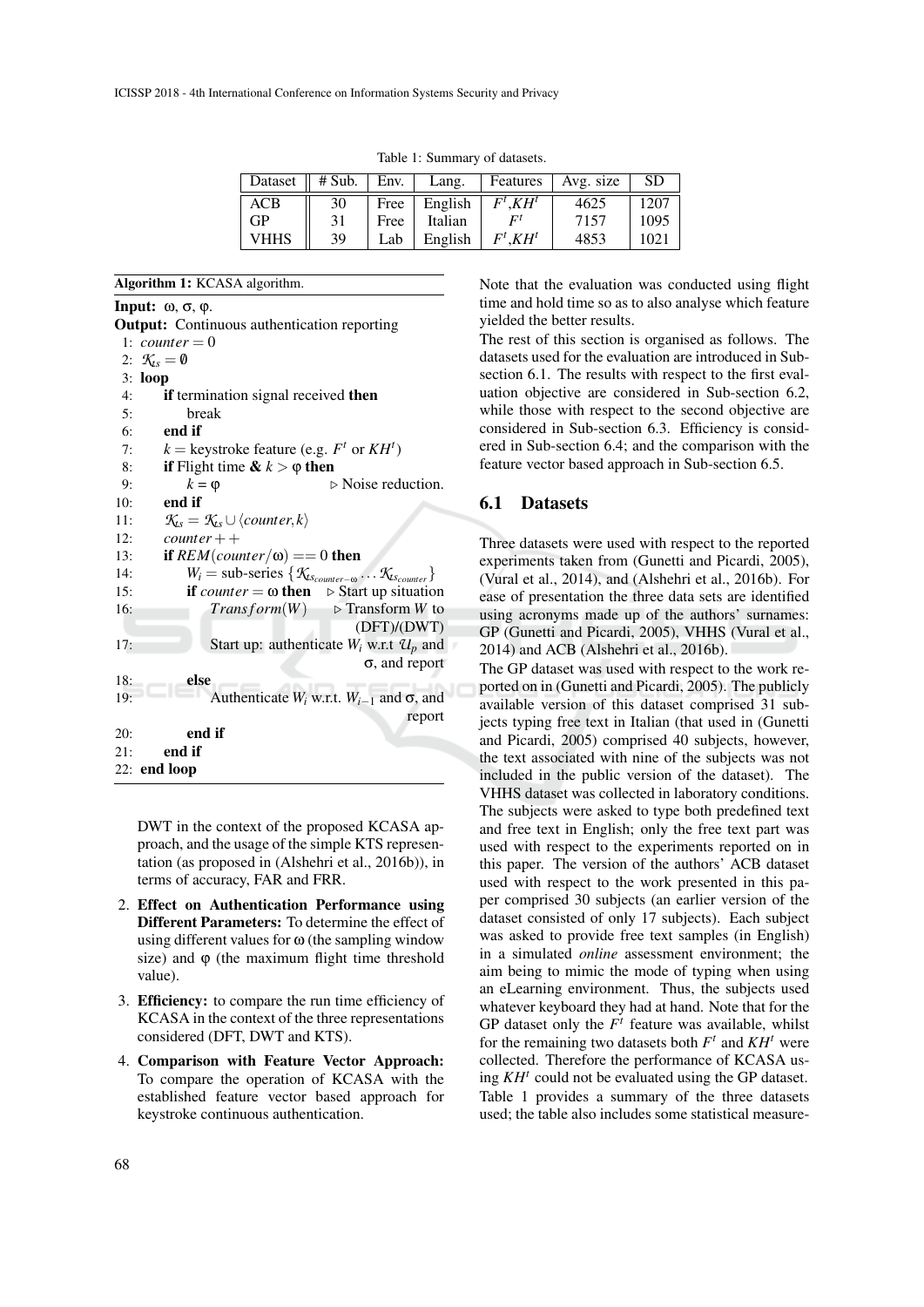Table 2: Accuracy results obtained using the three different KCASA representations when using  $F<sup>t</sup>$  (best results in bold font).

|             | Flight time $F^t$ |            |            |  |  |  |
|-------------|-------------------|------------|------------|--|--|--|
| Dataset     | Accuracy          |            |            |  |  |  |
|             | <b>KTS</b>        | <b>DFT</b> | <b>DWT</b> |  |  |  |
| <b>ACB</b>  | 96.20             | 97.43      | 99.22      |  |  |  |
| <b>GP</b>   | 95.47             | 96.94      | 98.41      |  |  |  |
| <b>VHHS</b> | 94.83             | 97.43      | 97.09      |  |  |  |
| Average     | 95.50             | 97.27      | 98.24      |  |  |  |
| <b>SD</b>   | 0.68              | 0.28       | 1.07       |  |  |  |

Table 3: Accuracy results obtained using the three different KCASA representations when using *KH<sup>t</sup>* (best results in bold font).

|             | Key hold time $KH^{t}$ |            |            |  |  |  |
|-------------|------------------------|------------|------------|--|--|--|
| Dataset     | Accuracy               |            |            |  |  |  |
|             | <b>KTS</b>             | <b>DFT</b> | <b>DWT</b> |  |  |  |
| ACB         | 96.15                  | 97.36      | 95.09      |  |  |  |
| <b>VHHS</b> | 94.33                  | 93.69      | 95.75      |  |  |  |
| Average     | 95.24                  | 95.66      | 95.42      |  |  |  |
| <b>SD</b>   | 1.29                   | 2.40       | 0.47       |  |  |  |

Table 4: FAR and FRR results obtained using the three different KCASA representations when using  $F<sup>t</sup>$  (best results in bold font).

|             | Flight time $F^t$ |            |               |            |         |            |
|-------------|-------------------|------------|---------------|------------|---------|------------|
| Dataset     | <b>FAR</b>        |            |               | <b>FRR</b> |         |            |
|             | <b>KTS</b>        | <b>DFT</b> | <b>DWT</b>    |            | KTS DFT | <b>DWT</b> |
| ACB         | 0.050             |            | 0.030   0.026 | 1.96       | 1.50    | 1.37       |
| <b>GP</b>   | 0.039             | 0.034      | 0.035         | 1.98       | 1.72    | 1.48       |
| <b>VHHS</b> | 0.030             | 0.022      | 0.016         | 1.97       | 1.85    | 1.65       |
| Avg.        | 0.040             | 0.029      | 0.026         | 1.97       | 1.69    | 1.50       |
| <b>SD</b>   | 0.010             | 0.006      | 0.010         | 0.01       | 0.17    | 0.14       |

ments concerning the average length of the time series in each dataset and associated Standard Deviations (SDs). For evaluation purpose, each record in each data set was divided into two; the first half was used to generate the typing profile  $\mathcal{U}_p$  and the second for the continuous authentication evaluation.

## 6.2 Authentication Performance using the KCASA Model

The results obtained with respect to the evaluation directed at comparing the DFT, DWT and KTS KCASA representations, using either  $F^t$  or  $KH^t$ , are given in Tables 2 to 5; Tables 2 and 4 show the accuracy (Acc.), FAR and FRR results obtained using  $F^t$ , while Tables 3 and 5 present the results, using the same metrics, obtained using *KH<sup>t</sup>* . For the reported experi-

Table 5: FAR and FRR results obtained using the three different KCASA representations when using *KH<sup>t</sup>* (best results in bold font).

|           | Key hold time $KHt$ |      |            |      |            |            |  |
|-----------|---------------------|------|------------|------|------------|------------|--|
| Dataset   | FAR                 |      |            |      | <b>FRR</b> |            |  |
|           | <b>KTS</b>          | DFT  | <b>DWT</b> |      | KTS DFT    | <b>DWT</b> |  |
| ACB       | 0.06                | 0.04 | 0.45       | 2.01 | 1.61       | 1.38       |  |
| VHHS      | 0.03                | 0.02 | 0.04       | 1.97 | 1.91       | 1.74       |  |
| Avg.      | 0.05                | 0.04 | 0.25       | 1.99 | 1.76       | 1.56       |  |
| <b>SD</b> | 0.02                | 0.01 | 0.29       | 0.02 | 0.22       | 0.25       |  |

Table 6: Summary of results presented in Tables 2 to 5.

| Metric     | $Ft$ Feature |      |                                                                                                                   | $KHt$ Feature |      |      |
|------------|--------------|------|-------------------------------------------------------------------------------------------------------------------|---------------|------|------|
|            |              |      | KTS   DFT   DWT   KTS   DFT   DWT                                                                                 |               |      |      |
| Acc        |              |      | $\overline{95.50}$ $\overline{97.27}$ $\overline{98.24}$ $\overline{95.24}$ $\overline{95.66}$ $\overline{95.42}$ |               |      |      |
| FAR        | 0.040        |      | $0.029$ 0.026 0.05 0.04                                                                                           |               |      | 0.25 |
| <b>FRR</b> | 197          | 1.69 | 1.50                                                                                                              | 1.99          | 1.76 | 1.56 |

ments,  $\omega = 75$  keystrokes and  $\varphi = 1.25$  seconds were used as default settings. These parameters were used because experiments, reported on in the following sub-section, had indicated that these produced best results.

From Table 2, it can be observed that the DWT representation produced the best overall accuracy (average accuracy of 98.24% with an associated Standard Deviation (SD) of 1.07 when using  $F^t$ . With respect to FAR we can observe, from Table 4, that DWT also produced the best results, except in the case of the GP datasets where DFT was recorded as producing the best result. It can also be noted, from Table 4, that the DWT representation gave the best FRR results with an average of 1.50 and an associated SD of 0.14.

With respect to  $KH<sup>t</sup>$  (Tables 3 and 5), a best average accuracy of 95.66% was obtained using DFT (with an associated SD of 2.40). Inspection of Table 5 shows that the best average FAR result was 0.04 when using the DFT representation, and the best average FRR result was 1.56 using DWT. Recall that evaluation using *KH<sup>t</sup>* could not be conducted using the GP dataset because *KH<sup>t</sup>* was not included in the GP dataset.

The results listed in Tables 2 to 5 are presented in summary form in Table 6. From this summary, it can be observed that the straightforward KTS representation did not perform well compared to the DFT and DWT representations. Also, from the results presented in the table, an argument can be made in favour of the DWT representation, coupled with  $F<sup>t</sup>$ , which gave the best overall performance in terms of Acc, FAR and FRR.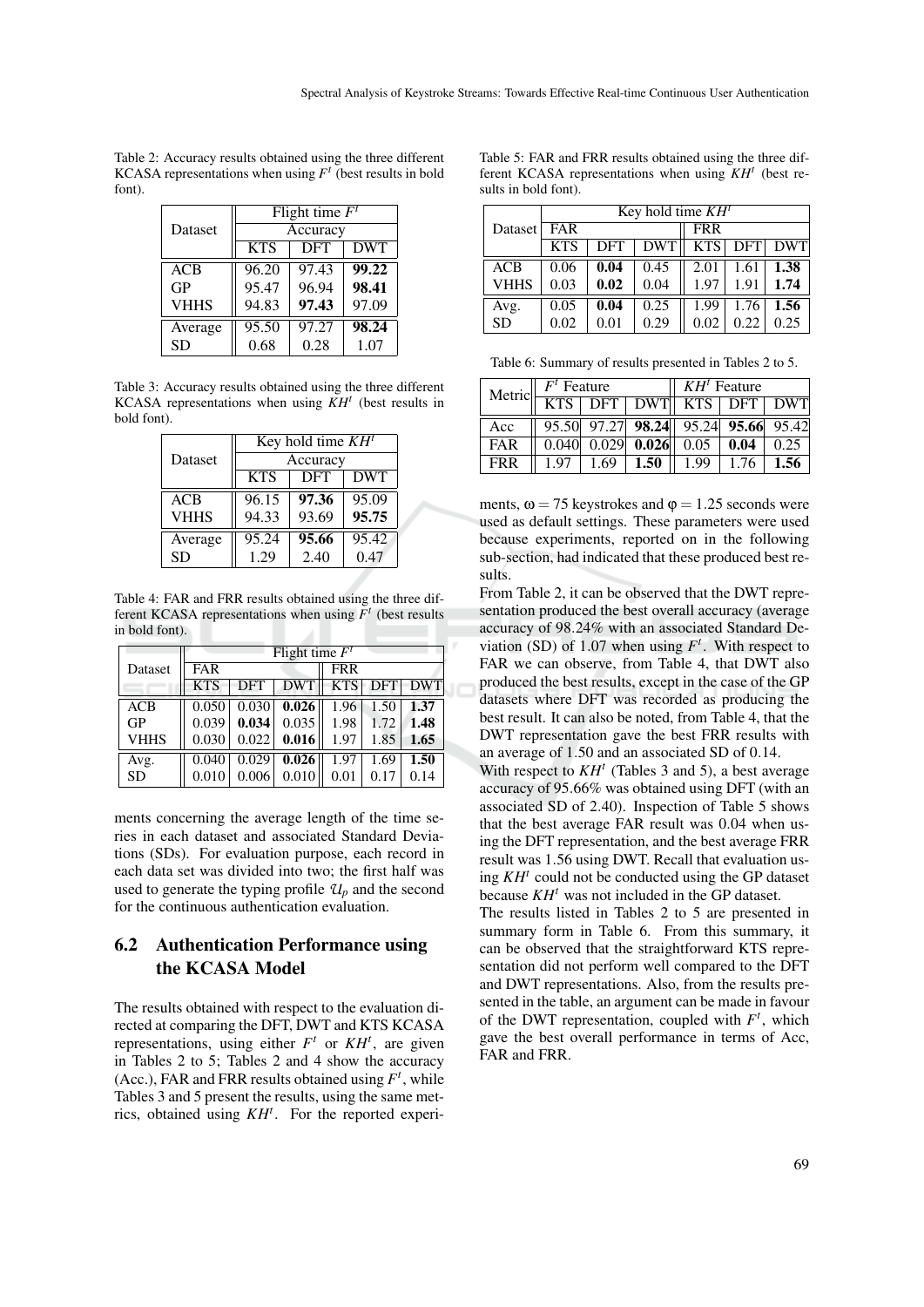# 6.3 Effect on Authentication Performance using Different Parameters

The results presented in the previous sub-section assumed a window size ω of 75 and a maximum  $F<sup>t</sup>$  threshold value  $\varphi$  of 1.25. Recall that the latter is only applicable in the context of  $F<sup>t</sup>$ . To evaluate the effect of these parameters, experiments were conducted using a range of values for ω and ϕ; {25,50,75,100,125,150} key presses for ω and  $\{0.75, 1.00, 1.25, 1.50, 1.75, 2.00\}$  seconds for  $\varphi$ .



Figure 3: The effect of changes in the ω parameter on accuracy using *KH<sup>t</sup>* feature for VHHS dataset.



Figure 4: The effect of changes in the  $\omega$  parameter on accuracy using *KH<sup>t</sup>* feature for ACB dataset.

The accuracy results using *KH<sup>t</sup>* , as the keystroke dynamic, are shown in the form of 3D bar charts in Figures 3 and 4 for the VHHS and ACB datasets respectively. From the figure, it can be seen that  $\omega = 75$ produced better accuracy results for the two datasets in terms of all three KCASA representations, with the exception of the KTS representation in the ACB dataset where  $\omega = 100$  produced a better accuracy.

The accuracy results obtained using  $F^t$  as the keystroke dynamics are presented, again in the form of 3D bar charts, in Figure 5. From this Figure, it can be seen that  $\omega$  and  $\varphi$  values of 75 and 1.25, respectively, tended to produce best results, although the selection of ϕ does not seem to have had as much impact

as the selection of ω. Note also that accuracy "levels off" as ω is increased.

#### 6.4 Efficiency

To compare the efficiency of the considered KCASA representations, experiments were conducted in terms of the time to generate the user profiles in each case. For the experiments, ω was set to a range of values, as described earlier, whilst  $\varphi$  was kept constant at 1.25 because earlier experiments, reported on above, had demonstrated that the value of ϕ was less significant. The efficiency performance using  $F<sup>t</sup>$  is presented in Figure 6 with respect to each of the three datasets considered. From the Figure, it can be seen that as  $\omega$  increased the run time also increased. This was to be expected because the computation time required by the DTW process would increase as the size of the window ω increased. Interestingly, there are well-known solutions to mitigate against the complexity of DTW (see for example (Itakura, 1975; Sakoe and Chiba, 1978)); however, no such mitigation was applied with respect to the experiments reported on in this paper although this could clearly be done.

Overall the results indicated that when using the proposed transformations efficiency gains were made with respect to the simple KTS representation, with DFT producing better runtime results than DWT. It is interesting to note that the time given in (Gunetti and Picardi, 2005) to construct a user profile was 140 seconds, a significant difference compared to the proposed approach, although in (Gunetti and Picardi, 2005) the computing technology available in 2005 was used. It should also be noted that, in the context of *KH<sup>t</sup>* , similar runtime results were produced to those presented in Figure 6, because both are using the same DTW similarity measure.

### 6.5 Comparison with Feature Vector Approach

From the literature, previous work on keystroke continuous authentication has frequently been founded on the Feature Vector Representation (FVR). It has already been noted that the proposed KCASA model has significant runtime advantages over the feature vector based approach (see Subsection 6.4). However, it was felt appropriate to conduct further experiments comparing the operation of KCASA with the feature vector based approach in terms of authentication accuracy. Using both  $F^t$  and  $KH^t$  appropriate feature vectors were generated. Consequently, further comparison could be made with the approach proposed in (Gunetti and Picardi, 2005) (see Section 2). The rea-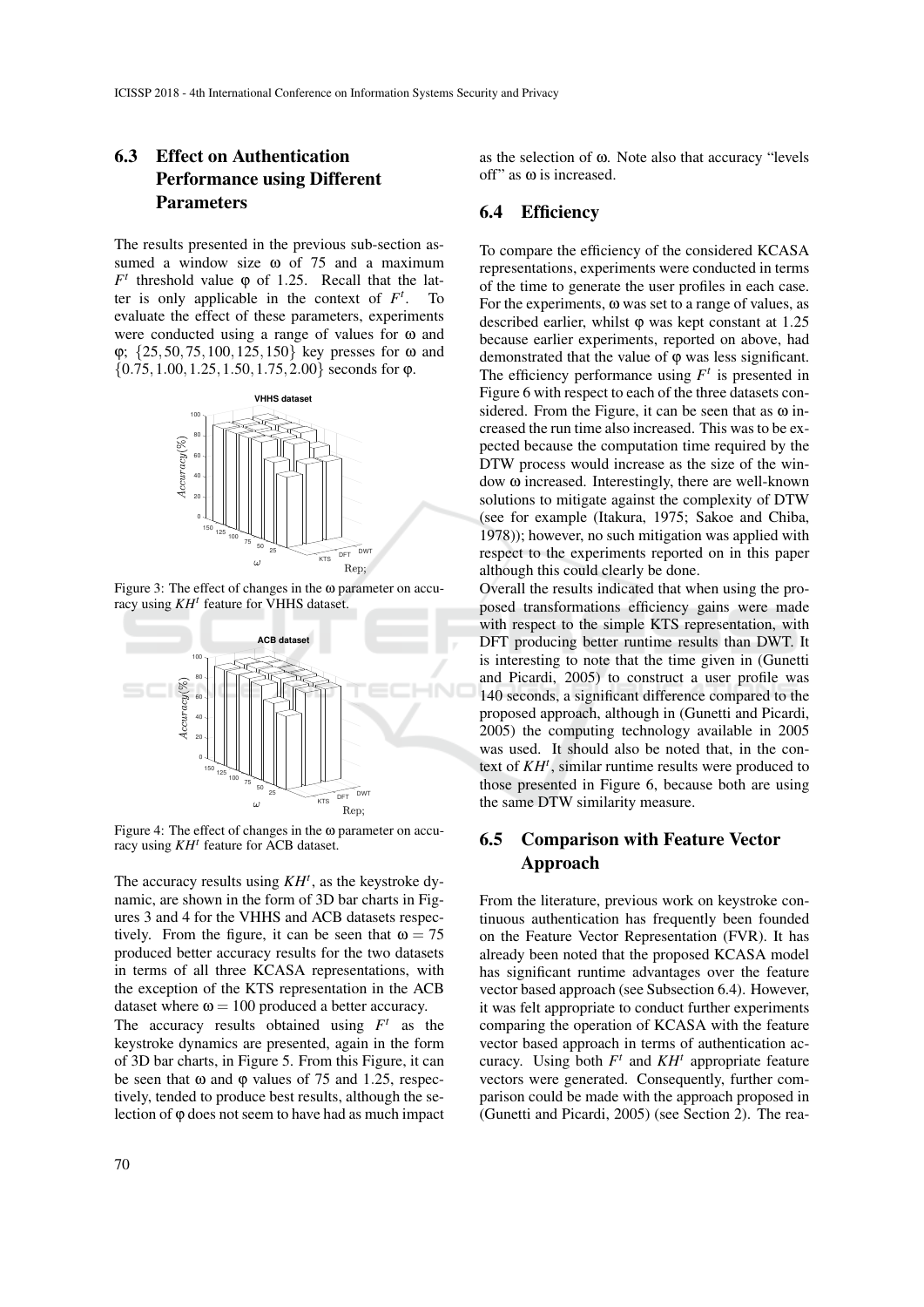

Figure 5: The accuracy results obtained for KTS, DFT and DWT using different values ω and ϕ.

son for selecting this approach was that, to the best knowledge of the authors, the approach had produced the best reported FAR and FRR results to date. However, the software for the approach was not publicly available; thus the authors encoded the mechanism themselves according to the description given in the original study. So as to conduct a fair comparison only  $F<sup>t</sup>$  was considered, because the study in (Gunetti and Picardi, 2005) used  $F<sup>t</sup>$  values. The average accuracy results obtained, when comparing the operation of FVR with the KTS, DFT and DWT representations, in terms of  $F^t$ , are given in Figure 7. The best accuracy result obtained for FVR was 90.15%, significantly worse than the accuracy results obtained using the KCASA representations which yielded a best accuracy result of 98.24% (when using the DWT representation).

#### 7 CONCLUSION

In this paper, a novel mechanism for realtime con-

tinuous keystroke authentication, called Keystroke Continuous Authentication using Spectral Analysis (KCASA) has been proposed, whereby authentication of user typing patterns is conducted by capturing keystroke dynamics in the form of spectral (frequency) streams. KCASA operates efficiently using either flight time  $F<sup>t</sup>$  or hold time  $KH<sup>t</sup>$  keystroke timing features. Two spectral transformations were considered to represent keystroke timing features: Discrete Fourier Transform (DFT) and Discrete Wavelet Transform (DWT). Keystroke spectral streams similarity was conducted using Dynamic Time Warping (DTW), although alternative time series comparison techniques could equally well have been applied. The KCASA model operates by continuously extracting non-overlapped keystroke sinusoidal signals captured using a sliding window of size ω. The most appropriate size for  $\omega$  was found to be 75 keystrokes for both timing features (flight time  $F<sup>t</sup>$  and key hold time  $KH<sup>t</sup>$ ). In the case of flight time, an issue was discovered with excessive flight times; flight times were thus capped with a maximum value defined by a pa-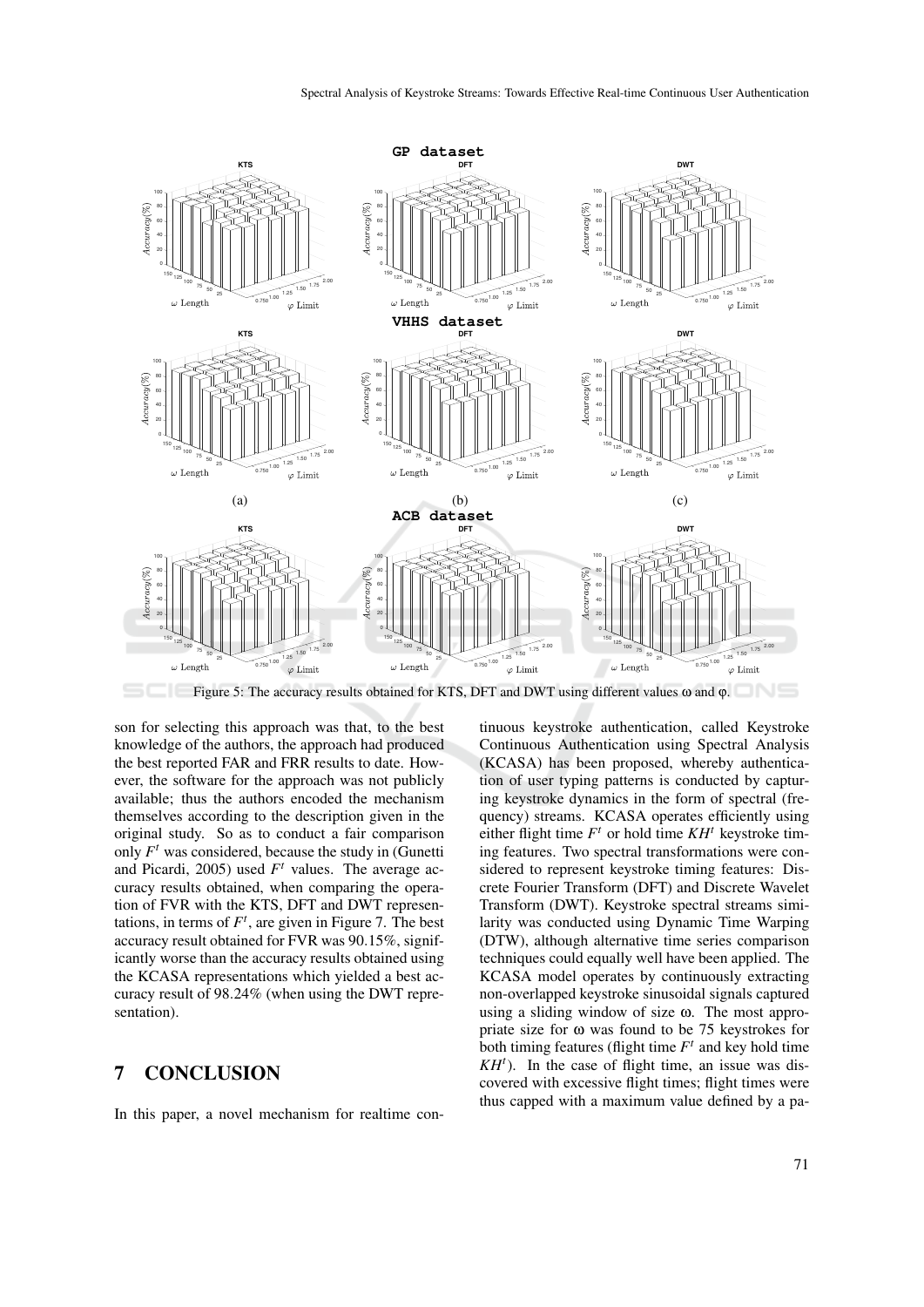

Figure 6: Runtime (seconds) comparison using flight time and the three KCASA representations with respect to each of the three datasets, (a)  $\overline{GP}$ , (b) VHHS and (c)  $\overline{ACB}$ .

rameter  $\varphi$ , the most appropriate value for  $\varphi$  was found to be 1.25 seconds. The reported experimentation and evaluation indicated that the most accurate representation was DWT using the  $F<sup>t</sup>$  keystroke feature, while the most efficient was found to be DFT. Experiments were also reported on indicating that the proposed KCASA model outperformed the feature vector based approach used by comparator systems such as that reported in (Gunetti and Picardi, 2005). For future work, the authors intend to investigate the usage of multivariate keystroke time series (incorporating  $F<sup>t</sup>$  and  $KH<sup>t</sup>$  timing features together) within the context of the proposed KCASA model. Furthermore, the time complexity of DTW, in the context of the proposed representations, remains an open topic for future work.



Figure 7: The obtained average accuracy using the three representations (KTS, DFT, DWT and FVR) with respect to the three datasets used. DWT shows a comparative performance with respect to KCASA model.

## REFERENCES

- Agrawal, R., Faloutsos, C., and Swami, A. (1993). Efficient similarity search in sequence databases. In *International Conference on Foundations of Data Organization and Algorithms*, pages 69–84. Springer.
- Ahmed, A. A. and Traore, I. (2014). Biometric recognition based on free-text keystroke dynamics. *Cybernetics, IEEE Transactions on*, 44(4):458–472.
- Alshehri, A., Coenen, F., and Bollegala, D. (2016a). Keyboard usage authentication using time series analysis. In *International Conference on Big Data Analytics and Knowledge Discovery*, pages 239–252. Springer.
- Alshehri, A., Coenen, F., and Bollegala, D. (2016b). Towards keystroke continuous authentication using time series analytics. In *Proc. AI 2016, Research and Development in Intelligent Systems XXXIII, Springer, pp275-287.*, pages 325–338. Springer.
- Bleha, S., Slivinsky, C., and Hussien, B. (1990). Computeraccess security systems using keystroke dynamics. *Pattern Analysis and Machine Intelligence, IEEE Transactions on*, 12(12):1217–1222.
- Burrus, C. S., Gopinath, R. A., and Guo, H. (1997). Introduction to wavelets and wavelet transforms: a primer.
- Chan, K.-P. and Fu, A. W.-C. (1999). Efficient time series matching by wavelets. In *Data Engineering, 1999. Proceedings., 15th International Conference on*, pages 126–133. IEEE.
- Cooley, J. W. and Tukey, J. W. (1965). An algorithm for the machine calculation of complex fourier series. *Mathematics of computation*, 19(90):297–301.
- Dowland, P. S. and Furnell, S. M. (2004). A long-term trial of keystroke profiling using digraph, trigraph and keyword latencies. In *Security and Protection in Information Processing Systems*, pages 275–289. Springer.
- Edwards, T. (1991). Discrete wavelet transforms: Theory and implementation. *Universidad de*.